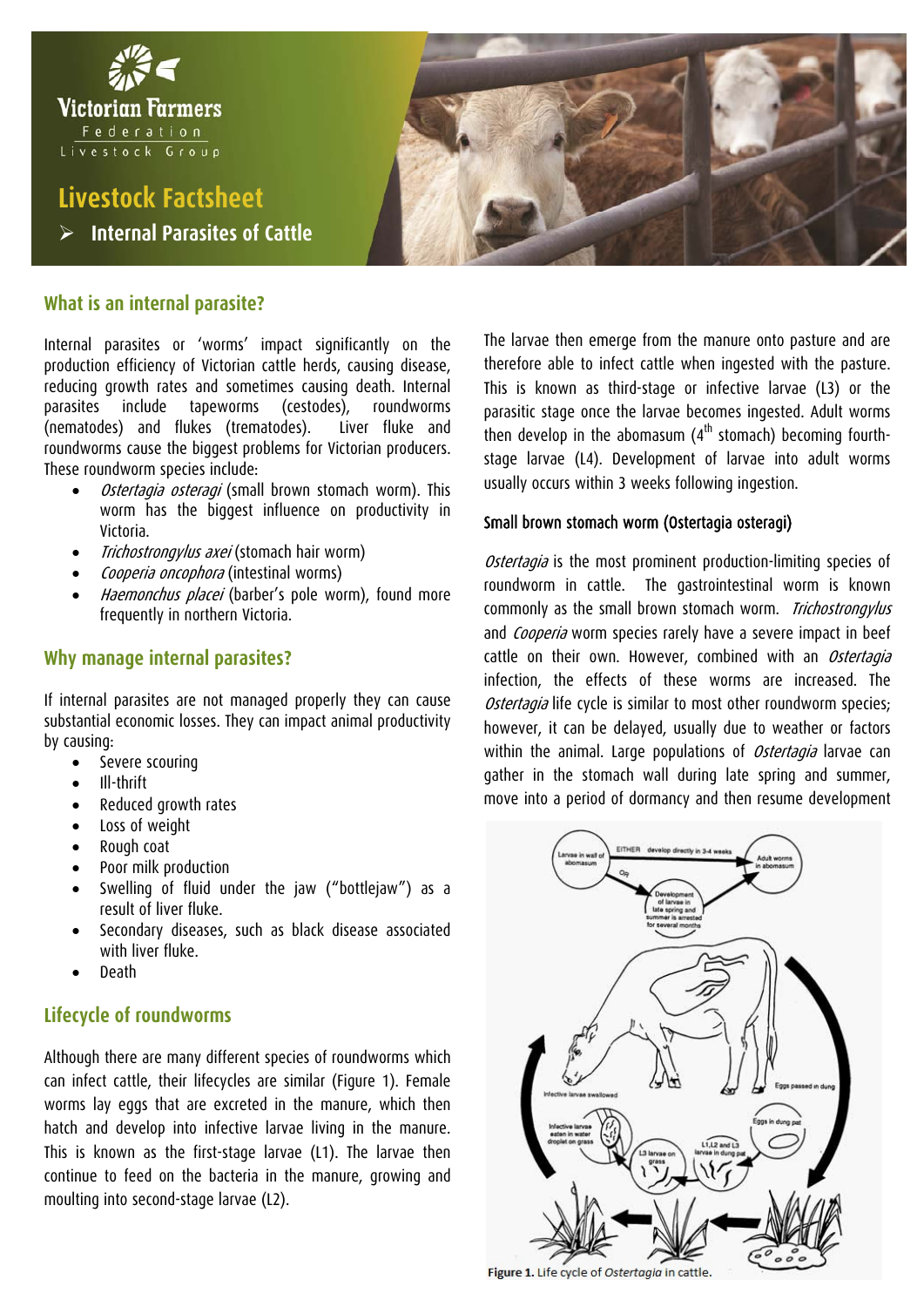and maturation in autumn. If roundworm larvae are not inhibited then development into adult worms can occur within 3 weeks following ingestion. When cattle are infected with Ostertagia, damage to the abomasum happens and as a result causes disease. There are two types of disease which develops from Ostertagia.

Type 1 generally occurs in young cattle between the ages of 15 and 20 months. The disease develops when cattle accumulate large numbers of infective larvae over a short period of time. Larvae are usually accumulated over 4-8 weeks during winter and spring. The larvae then develop in adult worms which damage the lining of the stomach and affect its function. This results in poor absorption of nutrients causing a decrease in growth rate and loss of weight.

Type 2 disease affects cows calving for the first time or second calvers, in the autumn and winter months. Young heifers calving for the first time are most susceptible however; older cows and bulls may also be infected during autumn or winter. The stress of calving and the development of thousands of dormant larvae into adult worms, intensify the symptoms of disease. Only a few animals in the mob will be affected at any one time, due to the erratic development of dormant larvae. Cattle infected with type 2 disease experience ill-thrift, diarrhoea, persistent weight loss and sometimes death.

## Barber's pole worm (Haemonchus placei)

Barber's pole worms are large worms located in the  $4<sup>th</sup>$  stomach of cattle and are prolific egg layers, laying up to 10,000 eggs per day. Barber's pole worm is frequently found in warm, moist climates, in areas that receive summer rainfall. The worms cause anaemia by sucking the blood from the lining of the stomach and if present in large numbers can kill the animal.

This worm is found more in northern Victorian cattle herds and tends to infect calves more frequently than cows.

## Life cycle of liver fluke



Figure 2. Life cycle of liver fluke (diagram courtesy of DPI Victoria).

Liver fluke has an indirect life cycle (Figure 2). This means that it requires more than one host species to complete its life cycle. The major host for liver fluke is the freshwater snail, Lymnaea tomentosa. Therefore, liver fluke generally occurs in areas favourable to the snail such as marshy areas, creeks and irrigation areas.

Adult flukes found in the bile ducts of infected animals produce eggs which are excreted in the faeces. During warm, favourable conditions the eggs detach from the faecal matter and hatch in wet areas. The larvae then enter the snail and begin to develop and multiply. The larvae in the snail develop into tadpole-like forms known as *cercariae*. At this point, the *cercariae* leave the snails and attaches themselves to pastures as cysts. The parasite-host cycle in the snail generally runs its course over two to three months.

Cattle then consume the fluke cysts along with the pasture, where the immature flukes infiltrate the intestinal wall into the abdominal cavity. The immature flukes move through the liver tissue for six to seven weeks before entering the bile ducts, where they develop into mature adult flukes. Maturation and egg production usually occurs eight to ten weeks after the animal has consumed the fluke-infected pasture.

## **Integrated Parasite Management**

Producers should utilise both 'chemical' and 'non-chemical' options when developing an approach to worm control. 'Nonchemical' approaches include providing adequate nutrition and low risk pastures for young cattle. Chemical approaches include the use of drench.

## Grazing and nutrition management

Animals that are provided with adequate nutrition are able to cope with worm burdens better. They are better able to endure the symptoms of worms, increasing the rate of recovery. Grazing cattle, particularly young stock, on lower risk pastures will enhance the efficacy of drenching. Lower risk pastures are pastures that have low numbers of infective larvae (L3). These pastures include:

- Pastures which have been rotationally grazed between sheep and cattle. Worms are generally host-specific.
- Pastures that have not been previously grazed by any cattle for at least 4 months.
- Newly sown pastures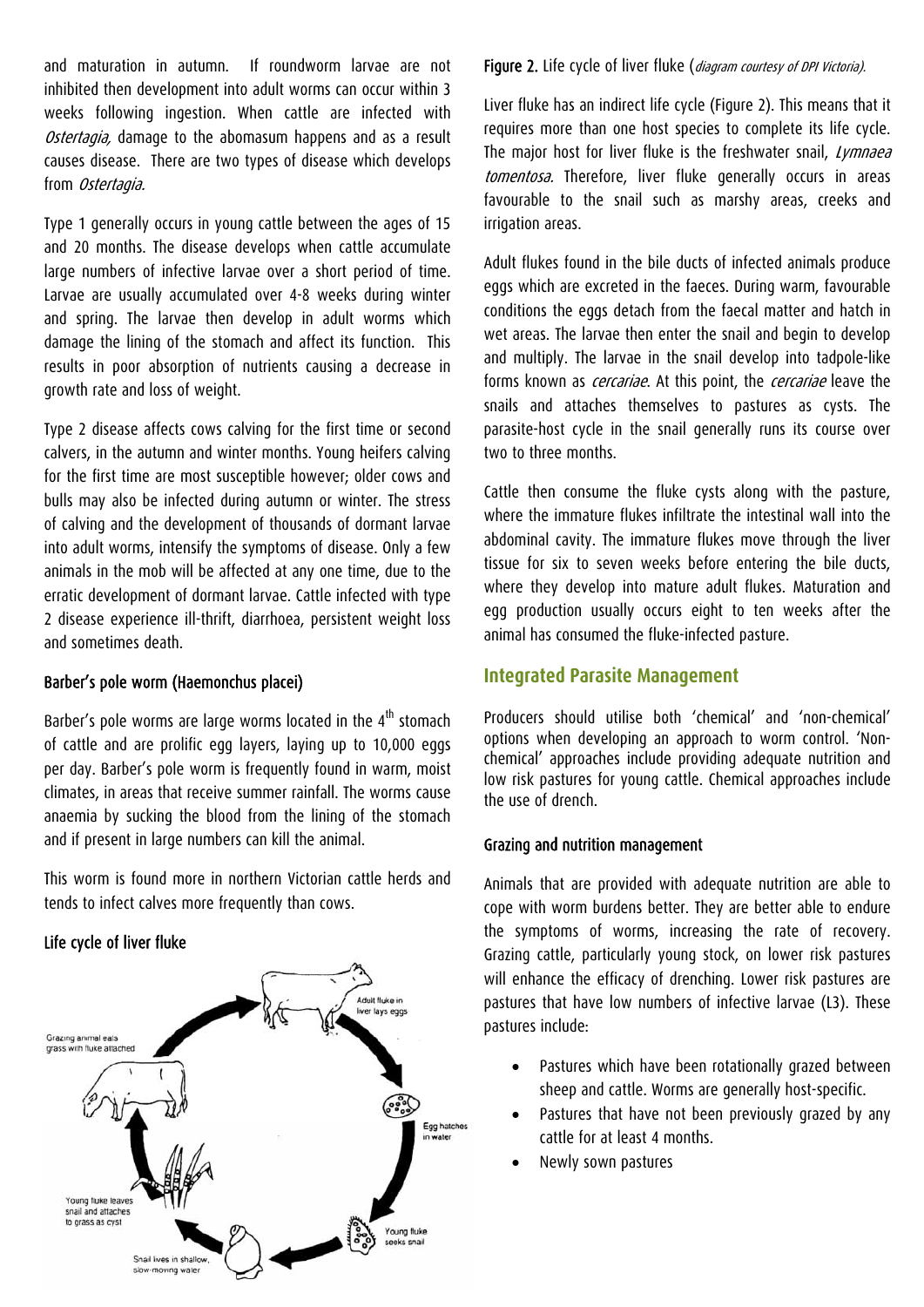## Drenching for worms

There are three groups of drenches commercially available for the treatment of worms. Application varies from pour-on, injection and oral drench and may impact the effectiveness of the drench. Oral drenches may be less effective if they go directly into the abomasum and bypass the rumen of the individual animal. Combinations of drench groups are not required as drench resistance in cattle is low, unlike the resistance in the sheep industry. However there is increasing evidence of drench resistance in cattle so it is vital to use an effective drench correctly. It is important when selecting a drench that particular attention is paid to storage and handling instructions, dosage requirements and withholding periods and export slaughter interval. The three groups of drenches for worm control in cattle include:

- Group 1 (Benzimidazole or white drenches) These mainly consist of oral drenches and may be less convenient than pour-on drenches. Withholding periods are generally shorter than the group 3 drenches.
- Group 2 (Levamisole or clear drenches) These drenches are generally cheaper however can be less effective against dormant *Ostertagia* and therefore not recommended for use during December and May.
- Group 3 (Macrocyclic lactone or Mectin drenches) This group is the most effective group against all stages of worms. They mainly come in the form of pour-on or injectable drenches and generally have longer withholding periods.

The suggested drenching program for autumn calving beef herds in Victoria is:

- December/January- weaners, first and second calvers.
- March/April- weaners, first-calf heifers and bulls.
- June/July- bulls, weaners and provide cattle with low risk pastures. First and second calvers may need to be treated if body condition is poor or they are scouring.

The suggested drenching program for spring calving beef herds in Victoria is:

- Ianuary- First-calf heifers, second calvers and bulls.
- February to April- weaners
- July/August- bulls and first and second calvers in low body condition pre-calving.

Older cows rarely require treatment after their second calving, however cows that are scouring or 'poor doers' should be drenched. The above programs are only suggestions; time of drenching can be influenced by seasonal conditions, pasture availability, low body condition scores, calving patterns and the worm history on a particular property. To improve the efficacy of drenching, producers should include improved nutrition and grazing practices as part of their overall worm management strategy. It is recommended that you contact the product advisor or your local veterinarian on the best drench practice for your herd.

A worm egg count (WEC) can be conducted on the manure from young stock to detect worm burdens and drench efficacy. Cattle under 12 months of age are required for this test, as they are the most susceptible to worms. A second test should be conducted two weeks after drenching to determine the effectiveness of the drench treatments. Contact your local veterinarian or DPI office to arrange for a WEC.

## Control of liver fluke

Control of liver fluke is best achieved by drenching. Drench programs will be influenced by rainfall patterns, temperatures and degree if fluke infestation. In heavily infested areas, disease usually occurs in late spring and early summer. This is when the first drench is generally required. A drench containing the active ingredient triclabendazole is recommended as it is effective against immature fluke. In areas where fluke infestation is less significant, disease may not occur until the autumn when cattle in search of green pick, graze springs and wet areas.

High risk periods for liver fluke generally correlate with the host snail's breeding period. The breeding season for the snail is in autumn and spring; this means that treatment is best administered before the commencement of these breeding periods. In general, beef cattle in Victoria should be drenched for fluke in March and July.

In Victoria, liver fluke resistance to triclabendazole occasionally occurs and it is recommended that producers rotate between drenches containing different active ingredients, every one to two years. Combinations of drenches such as triclabendazole and ivermectin may be used to control flukes and roundworms. When using drenches, attention needs to be given to storage and handling instructions, dosage requirements and withholding periods. A 'fluketest' can be conducted to detect fluke eggs in faecal samples and to establish the rate of mature fluke infestation.

Cattle herds situated in areas where liver fluke occurs should be vaccinated for black disease. Black disease is a fatal liver disease caused by liver damage associated with the movement of young flukes through the liver tissue. The damage provides the right environment for the incubation of bacterial spores in the liver. Most commercially available vaccines incorporate a 5 in 1 defence, protecting against black disease as well as other diseases. Contact the product advisor or your local veterinarian